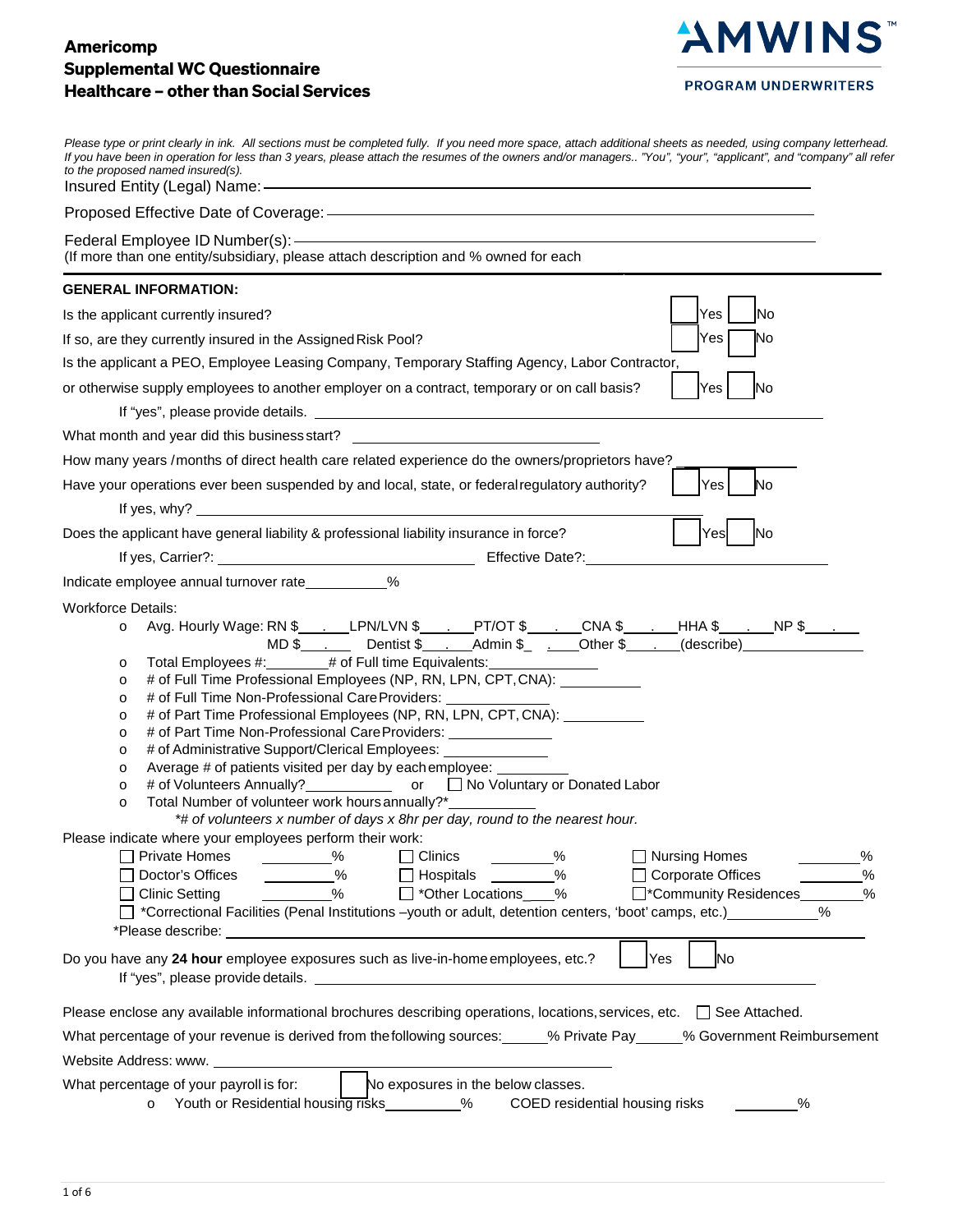| <b>ACCREDITATION:</b> Is your operation accredited / certified by any of the following governing bodies? |                                                                                                              |
|----------------------------------------------------------------------------------------------------------|--------------------------------------------------------------------------------------------------------------|
| $\sqcap$ Medicare                                                                                        | Community Health Accreditation Program (CHAP)                                                                |
| $\sqcap$ Medicaid                                                                                        | $\Box$ None                                                                                                  |
| $\Box$ The Joint Commission (JC)                                                                         | 1 <sup>7</sup> Other:<br>1                                                                                   |
| □ Accreditation Commission for Health Care (ACHC)                                                        |                                                                                                              |
| HIRING PRACTICES / EMPLOYEE SCREENING - Check all that apply to your operations:                         |                                                                                                              |
|                                                                                                          | $\Box$ Written Applications Pequired $\Box$ Documented Job Descriptions $\Box$ Peterance Checks are Pequired |

o Mentally handicapped % Alzheimer's patients %

- Written Applications Required Documented Job Descriptions Reference Checks are Required □ Criminal Background Checks □ Driving Records are Checked □ Pre-existing Injuries are Noted in HR Files
	- New Hire Physician Screening Orthopedic Back Screening License / Certifications are Verified
	- □ On the Job Skill Testing

**BUSINESS OPERATIONS** - Check all that apply to your operations:

| □ Home Health Care Provider     | Visiting Nurse Agency             | $\Box$ Supplemental Medical Staffing                                     |
|---------------------------------|-----------------------------------|--------------------------------------------------------------------------|
| □ Hospice Provider              | $\Box$ Nurse Registry             | Medical Equipment Supplier                                               |
| $\Box$ Retail Pharmacy          | □ Closed Pharmacy                 | Infusion Therapy Provider                                                |
| Rest Home / Senior Living       | $\Box$ Assisted Living            | Physical Therapy / Occupational Health                                   |
| $\Box$ Mental Health Counseling | □ Crisis Response Team            | □ Substance Abuse Counseling                                             |
| $\Box$ Drug treatment/Detox     | □ Inpatient Psychiatric Treatment | $\Box$ Crisis Hotline                                                    |
| □ Halfway House                 | $\Box$ Onsite Pharmacy            | □ Crisis "Shelters"                                                      |
| □ Correctional Facility Nursing |                                   | □ Correctional Facility Counseling □ Behavioral Problem Youth Counseling |
| <b>Other</b>                    |                                   |                                                                          |

## **HISTORICAL PAYROLL & PREMIUM INFORMATION:**

| <b>Policy Year</b> | Payrolls by Class Code / State | <b>Expiring Premium / Carrier</b> |
|--------------------|--------------------------------|-----------------------------------|
| Current            |                                |                                   |
| 1st Prior          |                                |                                   |
| 2nd Prior          |                                |                                   |
| 3rd Prior          |                                |                                   |
| 4th Prior          |                                |                                   |
| 5th Prior          |                                |                                   |

### **DRUG FREE POLICY:**

- a. Have you published a statement notifying all employees that the unlawful manufacture, distribution, dispensation, possession, or use of a controlled substance is prohibited and specified the actions that will be taken against employees for violations of the prohibition? The North Control of The North Control of The North Control of The North Control of The North Control of The North Control of The North Control of The North Contro
- b. Do you required that each employee be given a copy of the drug free policy and as a condition of employment the employee must agrees to abide by the terms of the statement. Yes No
- c. Do you require both pre-employment / and random post-employment drug testing? Yes No

## **OSHA VIOLATION HISTORY:**

| Has the applicant been cited for any OSHA violations in the past 3 years? $\boxed{\phantom{\text{def}}\phantom{\text{def}}\,}$ Kes $\boxed{\phantom{\text{def}}\,}$ No $\phantom{\text{def}}\,$ If yes, violation dates and |  |  |  |
|-----------------------------------------------------------------------------------------------------------------------------------------------------------------------------------------------------------------------------|--|--|--|
| citation details:                                                                                                                                                                                                           |  |  |  |

**SAFETY PROGRAM(S)** - Check all that apply to your operations:

□ Labor/Management Safety Committee Safety Incentive Program

□ Mentoring process for new employees\* □ New Employee Orientation\*

Personnel Evaluations include "safety" Driver Training/Travel Logs

Return to Work/Modified Duty **Blood Borne Pathogens** 

- \*Describe:
- □ Formal Accident/Injury Investigations<sup>\*</sup> □ Prompt compliance with Loss Control recommendations

□ Functional testing of new hires <br>
■ Management Involvement in Safety (describe)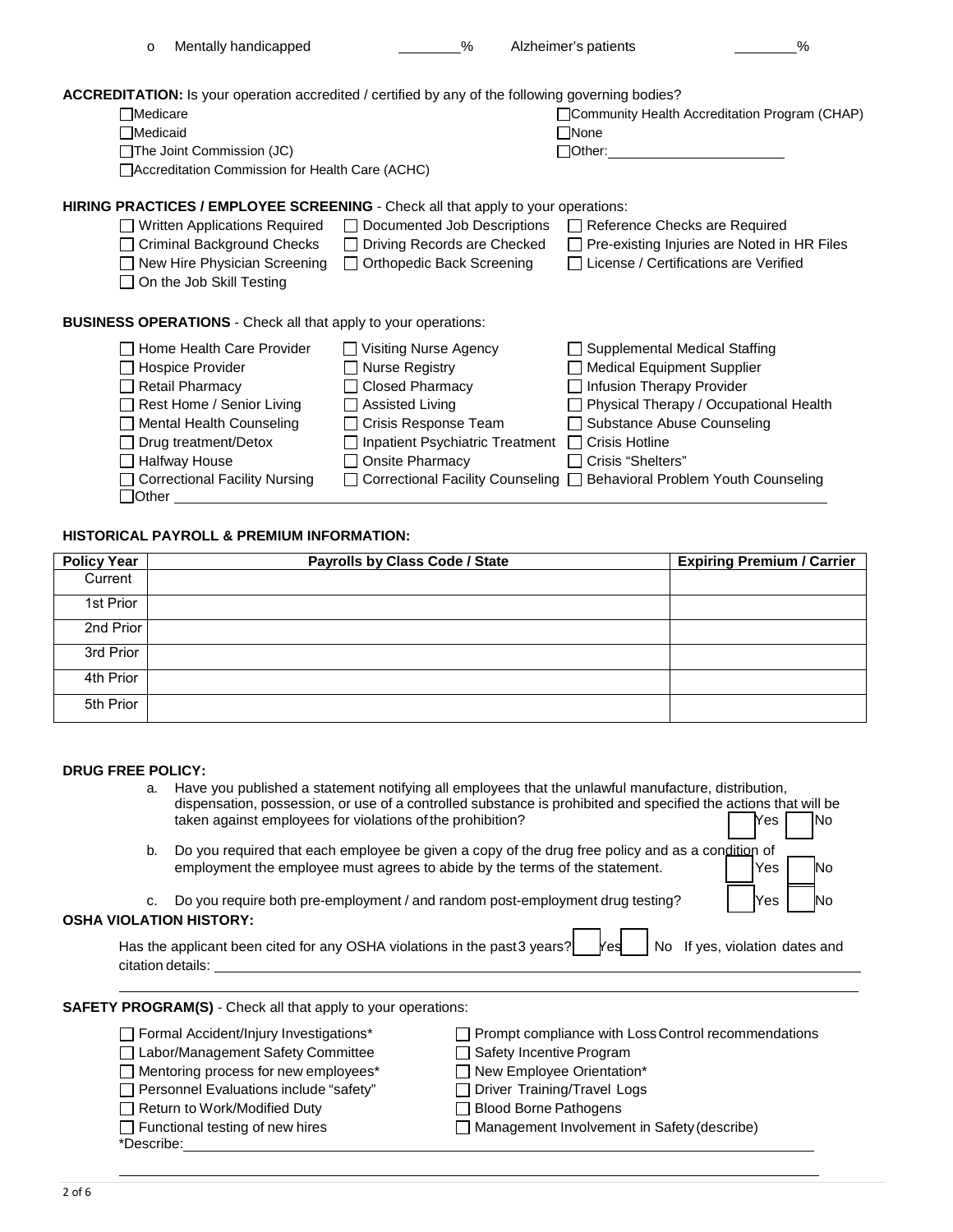**PATIENT HANDLING:** What percentage of your patients / clients fall into each of the following categories?

% **Total Dependence** – Cannot help at all with transfers. Requires total transfer at all times.

% **Extensive Assistance –** Can perform part of activity, usually can follow simple directions may require tactile cueing, can bear some weight, sit up with assistance, has some upper body strength, may be able to pivot transfer.

 % **Limited Assistance –** Highly involved in activity, able to pivot transfer and has considerable upper body strength and bears some weight on legs. Can sit up well, but may need some assistance. Guided maneuvering of limbs or other non-weight bearing assistance three or more times; help provided one or two times during the last seven days.

% **Supervision –** Oversight, encouragement, or cueing provided three or more times during the last seven days or physical assistance provided only one or two times during the last seven days.

% **Independent –** Can ambulate normally without assistance, in unusual situations may need some limited assistance.

**LIFTING SAFETY**- Check all that apply to your operations:

| □ Patient Handling/Transfer Training            | $\Box$ Proper Lifting Technique Training                     |
|-------------------------------------------------|--------------------------------------------------------------|
| □ Gait Belts are provided & used                | Transfer Belts are provided & used                           |
| Patient Lifts are provided & used               | $\Box$ Team Lifts                                            |
| Patient Assessments are conducted prior to lift | $\Box$ Lifting plan is communicated to patient prior to lift |
| $\Box$ Patients use electric / power beds       | Shower Carts / Gurneys                                       |
| $\Box$ Maximum lift weight limitations          | Patient Bed Height Requirements (to avoid awkward lifts)     |
| $\Box$ Proper non-slip footwear is required     | All lifting injuries are investigated for rootcause          |
| □ Other Lifting Equipment used:                 |                                                              |

|    | DRIVER SAFETY: (if any EE's drive any vehicle during their shift, your operation has a WC driving exposure)                                                                                                                              |            |                               |            |
|----|------------------------------------------------------------------------------------------------------------------------------------------------------------------------------------------------------------------------------------------|------------|-------------------------------|------------|
| a. | Do you have a written driver safety program?                                                                                                                                                                                             | Yes        | No                            |            |
| b. | Is a disciplinary policy in place for violating the driver safety program?                                                                                                                                                               | Yes        | No                            |            |
| c. | Do your employees run errands or transport patients/clients?                                                                                                                                                                             | Yes        | $\blacksquare$ No             |            |
| d. | Pre-Employment Motor Vehicle Report (MVR) review?                                                                                                                                                                                        | Yes        | No                            |            |
| е. | Written Standards for what is acceptable on the Motor Vehicle Report (MVR)?                                                                                                                                                              | Yes        | No                            |            |
| f. | What is the frequency of MVR review?                                                                                                                                                                                                     |            |                               |            |
| g. | Radius of operation:<br>Average:                                                                                                                                                                                                         | Max:       |                               |            |
| h. | Do you require your employees to provide evidence of personal auto insurance                                                                                                                                                             | $\Box$ Yes | No                            |            |
| i. | Do you require that they carry Uninsured/ Underinsured Motorist Coverage?                                                                                                                                                                | Yes        | No                            |            |
| J. | Do you require all employees to wear a seatbelt while driving during their shift?                                                                                                                                                        | Yes        | No                            |            |
| k. | Do you require employees to refrain from texting while driving during their shift?                                                                                                                                                       | $\Box$ Yes | No                            |            |
|    | Do you provide your employees with (check all that apply):<br>□ Health Insurance □ Dental Insurance □ Short Term Disability □ Long Term Disability<br>If no, or if declined, do you verify that employees have healthinsurance in place? | $\Box$ Yes | □ Paid Vacation<br>$\Box$ No  |            |
|    | <b>CARE &amp; CONDITION OF PREMISES:</b>                                                                                                                                                                                                 |            |                               |            |
| a. | Do your employees perform the following task yourself or hire a subcontractor:                                                                                                                                                           |            |                               |            |
|    | $\Box$ Employees<br>Housekeeping/Facilities Maintenance:                                                                                                                                                                                 |            | Subcontractor hired           |            |
|    | Snow / Debris Removal :<br>$\Box$ Employees                                                                                                                                                                                              |            | Subcontractor hired           |            |
| b. |                                                                                                                                                                                                                                          |            |                               | N/A        |
| c. | Equipment safety guarded:                                                                                                                                                                                                                |            |                               | $\Box$ N/A |
| d. | Do you use checklists for all that apply above?<br>$\Box$ Yes                                                                                                                                                                            | $\Box$ No  |                               |            |
| е. | Do you obtain certificates of insurance from ALL hired contractors providing evidence of currently in force                                                                                                                              |            |                               |            |
|    | general liability and workers' compensation insurance coverage?<br>∏ Yes                                                                                                                                                                 |            | $\Box$ No $\Box$ N/A-no subs: |            |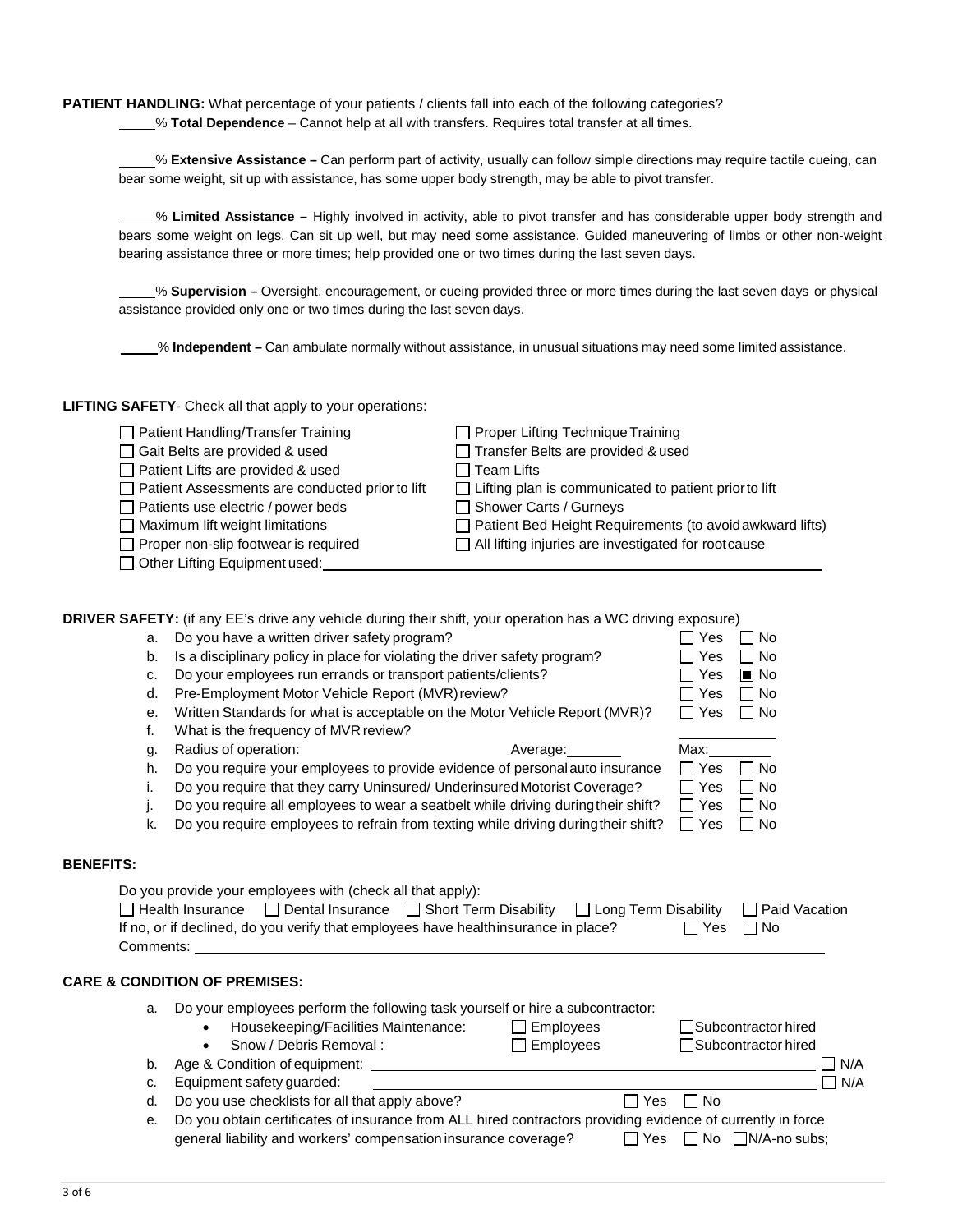#### **UNCONTROLLED WORK ENVIRONMENTS:**

- a. Do you pre-inspect client/patient homes for the safety of your staff?  $\Box$  Yes  $\Box$  No  $\Box$  N/A; If no, please describe the process if the environment is cited as being un-safe by an employee?
- b. How are safety inspections documented?
- c. Are minimum safety standards / condition of premises formally documented?  $\Box$  Yes  $\Box$  No
- d. Are potential clients ever rejected based on safety standards / condition of premises  $\Box$  Yes  $\Box$  No
- e. Are inspection reports shared with/ communicated to staff prior to visits?  $\Box$  Yes  $\Box$  No  $\Box$  N/A
- f. Is a hazard communication policy in place for employees to report unsafe conditions?  $\Box$  Yes  $\Box$  No

If your employees visit private residences, which statement best describes your policy regarding subrogation of claims arising directly from negligent maintenance hazards at your client's premises?

 $\Box$  We will hold the client responsible for the safety of their premises.

□ We waive our rights to subrogation against our clients.

#### **CLAIM MANAGEMENT:**

Do you have a formal, written accident investigation procedure / policy [ Has the insured had 3 or more "violent" WC claims in the past 5 years? Do you take remedial action when a source of claims has been identified?  $[$ 

| _TYes □ No |  |
|------------|--|
| ∃Yes ∏No   |  |
| No ⊃ Yes D |  |

Do you provide an Employee Handbook with details for safe practices, claim reporting, drug free policy, accident investigation, etc.?  $\Box$  Yes  $\Box$  No

**STATE UNEMPLOYMENT NUMBERS:** Please provide your unemployment account numbers for the following states (if any): AR:

| $Hl$ : | - 10 Digit Alpha Numeric Dept. of Labor Number           |
|--------|----------------------------------------------------------|
| ME:    | - 10 Digit Numeric UAIN Number                           |
| MN:    | - 10 Digit Numeric or "Exempt" State Unemployment Number |
| NJ:    | - 12 Digit Numeric Taxpayer ID Number                    |
| NM:    |                                                          |
| NY:    | - 7 Digit Alpha Numeric State Unemployment Number        |
| $R$ :  | - 10 Digit Numeric UAIN Number                           |
| VT:    |                                                          |
| CO:    |                                                          |

| Applicant Name/Title (printed): | Signature:                         | Date: |
|---------------------------------|------------------------------------|-------|
|                                 |                                    |       |
| Agent Name/Title (printed):     | Signature:                         | Date: |
|                                 |                                    |       |
|                                 | <b>Amwins Program Underwriters</b> |       |

Williston, VT 05495 <www.amwins.com/apu>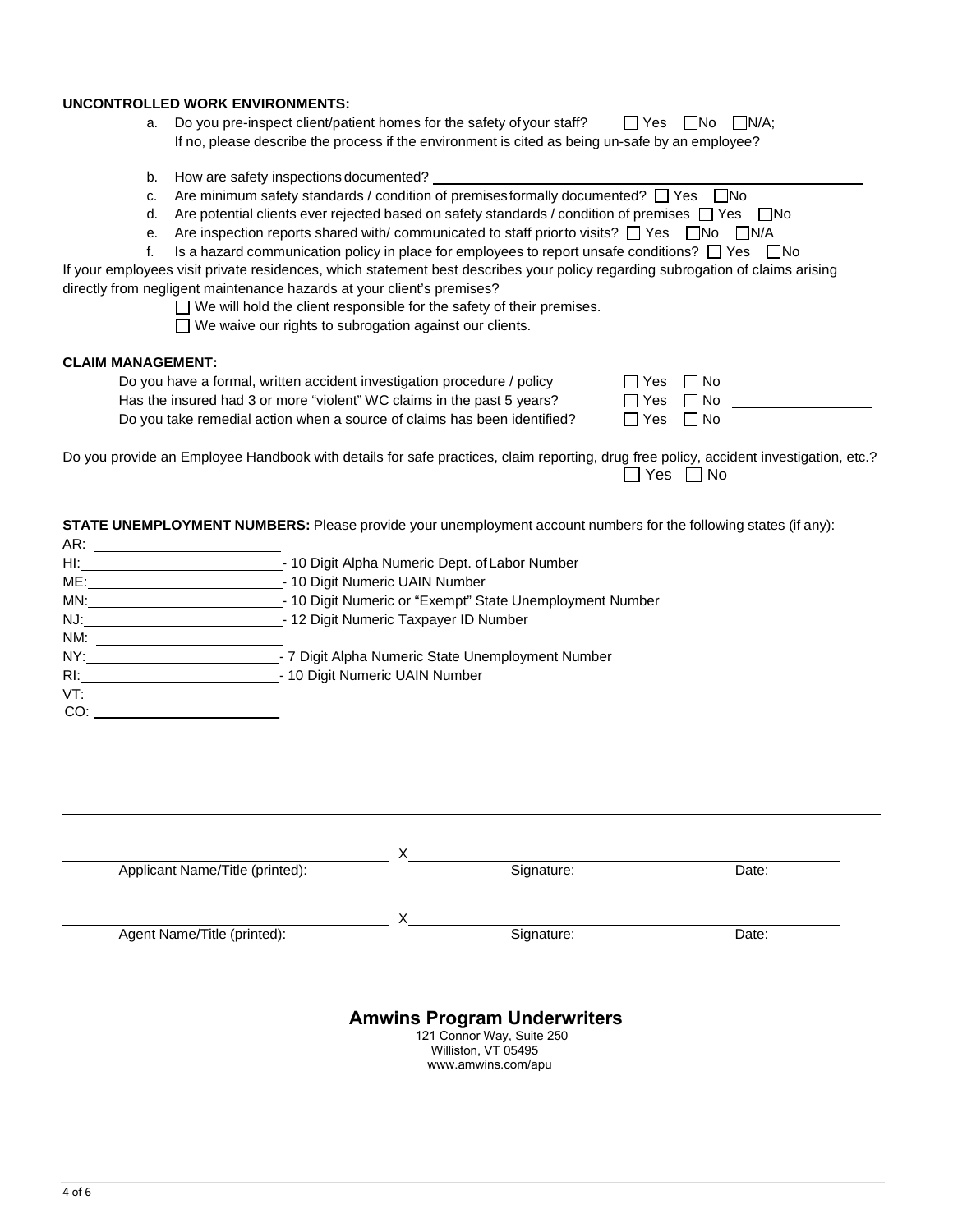## **FRAUD WARNINGS**

NOTICE TO ALABAMA, ALASKA, ARIZONA, ARKANSAS, CONNECTICUT, DELAWARE, GEORGIA, IDAHO, ILLINOIS, INDIANA, IOWA, KANSAS, MARYLAND, MASSACHUSETTS, MICHIGAN, MINNESOTA, MISSISSIPPI, MISSOURI, MONTANA, NEBRASKA, NEVADA, NEW HAMPSHIRE, NORTH CAROLINA, NORTH DAKOTA, OREGON, RHODE ISLAND, SOUTH CAROLINA, SOUTH DAKOTA, UTAH, VERMONT, WASHINGTON, WEST VIRGINIA, WISCONSIN, AND WYOMING APPLICANTS: In some states, any person who knowingly, and with intent to defraud any insurance company or other person, files an application for insurance or statement of claim containing any materially false information, or, for the purpose of misleading, conceals information concerning any fact material thereto, may commit a fraudulent insurance act which is a crime in many states.

NOTICE TO CALIFORNIA APPLICANTS: In some states, any person who knowingly, and with intent to defraud any insurance company or other person, files an application for insurance or statement of claim containing any materially false information, or, for the purpose of misleading, conceals information concerning any fact material thereto, may commit a fraudulent insurance act which is a crime in many states.

NOTICE TO COLORADO APPLICANTS: "It is unlawful to knowingly provide false, incomplete or misleading facts or information to an insurance company for the purpose of defrauding or attempting to defraud the company. Penalties may include imprisonment, fines, denial of insurance and civil damages. Any insurance company or agent of an insurance company who knowingly provides false, incomplete or misleading facts or information to a policy holder or claimant for the purpose of defrauding or attempting to defraud the policyholder or claiming with regard to a settlement or award payable for insurance proceeds shall be reported to the Colorado Division of Insurance within the Department of Regulatory Agencies."

NOTICE TO DISTRICT OF COLUMBIA APPLICANTS: WARNING: It is a crime to provide false or misleading information to an insurer for the purpose of defrauding the insurer or any other person. Penalties include imprisonment and/or fines. In addition, an insurer may deny insurance benefits if false information materially related to a claim was provided by the applicant.

NOTICE TO FLORIDA APPLICANTS: "Any person who knowingly and with intent to injure, defraud or deceive any insurance company files a statement of claim containing any false, incomplete or misleading information is guilty of a felony of the third degree."

NOTICE TO HAWAII APPLICANTS: "For your protection, Hawaii law requires you to be informed that presenting a fraudulent claim for payment of a loss or benefit is a crime punishable by fines or imprisonment, or both."

NOTICE TO KENTUCKY APPLICANTS: "Any person who knowingly and with intent to defraud any insurance company or other person files an application for insurance containing any materially false information or conceals, for the purpose of misleading, information concerning any fact material thereto commits a fraudulent insurance act, which is a crime."

NOTICE TO LOUISIANNA APPLICANTS: "Any person who knowingly presents a false or fraudulent claim for payment of a loss or benefit or knowingly presents false information in an application for insurance is guilty of a crime and may be subject to fines and confinement in prison."

NOTICE TO MAINE APPLICANTS: "It is a crime to knowingly provide false, incomplete or misleading information to an insurance company for the purpose of defrauding the company. Penalties may include imprisonment, fines, or denial of insurance benefits."